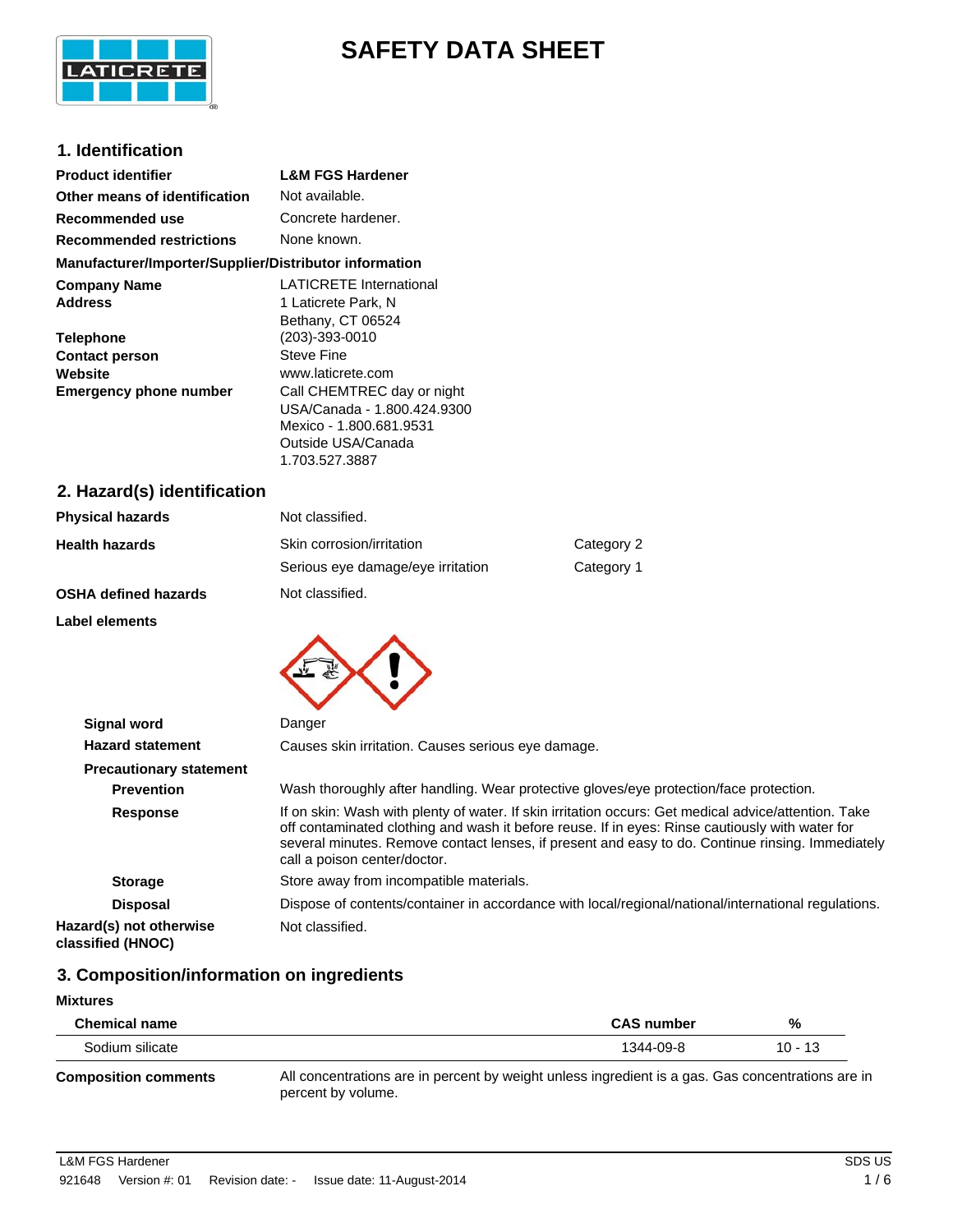# **4. First-aid measures**

| <b>Inhalation</b>                                                            | Remove victim to fresh air and keep at rest in a position comfortable for breathing. Get medical<br>attention if any discomfort continues.                                       |  |
|------------------------------------------------------------------------------|----------------------------------------------------------------------------------------------------------------------------------------------------------------------------------|--|
| <b>Skin contact</b>                                                          | Take off immediately all contaminated clothing. Wash contaminated clothing before reuse. Get<br>medical attention immediately.                                                   |  |
| Eye contact                                                                  | Immediately flush eyes with plenty of water for at least 15 minutes. Remove contact lenses, if<br>present and easy to do. Continue rinsing. Get medical attention immediately.   |  |
| Ingestion                                                                    | Rinse mouth. Do not induce vomiting. If vomiting occurs, keep head low so that stomach content<br>doesn't get into the lungs. Get medical attention if any discomfort continues. |  |
| <b>Most important</b><br>symptoms/effects, acute and<br>delayed              | Irritation of eyes and mucous membranes. Permanent eye damage including blindness could<br>result.                                                                               |  |
| Indication of immediate<br>medical attention and special<br>treatment needed | Provide general supportive measures and treat symptomatically.                                                                                                                   |  |
| <b>General information</b>                                                   | Ensure that medical personnel are aware of the material(s) involved, and take precautions to<br>protect themselves.                                                              |  |

# **5. Fire-fighting measures**

| Suitable extinguishing media                                     | Water spray, foam, dry powder or carbon dioxide.                                                                                                                                                                          |
|------------------------------------------------------------------|---------------------------------------------------------------------------------------------------------------------------------------------------------------------------------------------------------------------------|
| Unsuitable extinguishing<br>media                                | Do not use water jet as an extinguisher, as this will spread the fire.                                                                                                                                                    |
| Specific hazards arising from<br>the chemical                    | By heating and fire, irritating vapors/gases may be formed.                                                                                                                                                               |
| Special protective equipment<br>and precautions for firefighters | Self-contained breathing apparatus and full protective clothing must be worn in case of fire.<br>Selection of respiratory protection for firefighting: follow the general fire precautions indicated in<br>the workplace. |
| Fire-fighting<br>equipment/instructions                          | Move containers from fire area if you can do so without risk. Use water spray to cool unopened<br>containers.                                                                                                             |

# **6. Accidental release measures**

| Personal precautions,<br>protective equipment and<br>emergency procedures | Keep unnecessary personnel away. Wear appropriate protective equipment and clothing during<br>clean-up. Do not touch damaged containers or spilled material unless wearing appropriate<br>protective clothing. Ensure adequate ventilation. Local authorities should be advised if significant<br>spillages cannot be contained. |
|---------------------------------------------------------------------------|----------------------------------------------------------------------------------------------------------------------------------------------------------------------------------------------------------------------------------------------------------------------------------------------------------------------------------|
| <b>Methods and materials for</b><br>containment and cleaning up           | Large Spills: Stop the flow of material, if this is without risk. Dike the spilled material, where this is<br>possible. Absorb in vermiculite, dry sand or earth and place into containers. Following product<br>recovery, flush area with water.                                                                                |
|                                                                           | Small Spills: Wipe up with absorbent material (e.g. cloth, fleece). Clean surface thoroughly to<br>remove residual contamination.                                                                                                                                                                                                |
| <b>Environmental precautions</b>                                          | Never return spills in original containers for re-use. For waste disposal, see Section 13 of the SDS.<br>Avoid release to the environment. Do not discharge into drains, water courses or onto the ground.<br>Environmental manager must be informed of all major releases.                                                      |
| 7. Handling and storage                                                   |                                                                                                                                                                                                                                                                                                                                  |
| <b>Precautions for safe handling</b>                                      | Do not breathe mist or vapor. Do not get in eyes, on skin, on clothing. Use with adequate<br>ventilation. Wear appropriate personal protective equipment. Observe good industrial hygiene<br>practices.                                                                                                                          |
| Conditions for safe storage,<br>including any incompatibilities           | Keep container tightly closed. Store in a cool and well-ventilated place. Store away from<br>incompatible materials (See Section 10).                                                                                                                                                                                            |
| 8. Exposure controls/personal protection                                  |                                                                                                                                                                                                                                                                                                                                  |
| <b>Occupational exposure limits</b>                                       | No exposure limits noted for ingredient(s).                                                                                                                                                                                                                                                                                      |
| <b>Biological limit values</b>                                            | No biological exposure limits noted for the ingredient(s).                                                                                                                                                                                                                                                                       |
| Appropriate engineering                                                   | Good general ventilation (typically 10 air changes per hour) should be used. Ventilation rates                                                                                                                                                                                                                                   |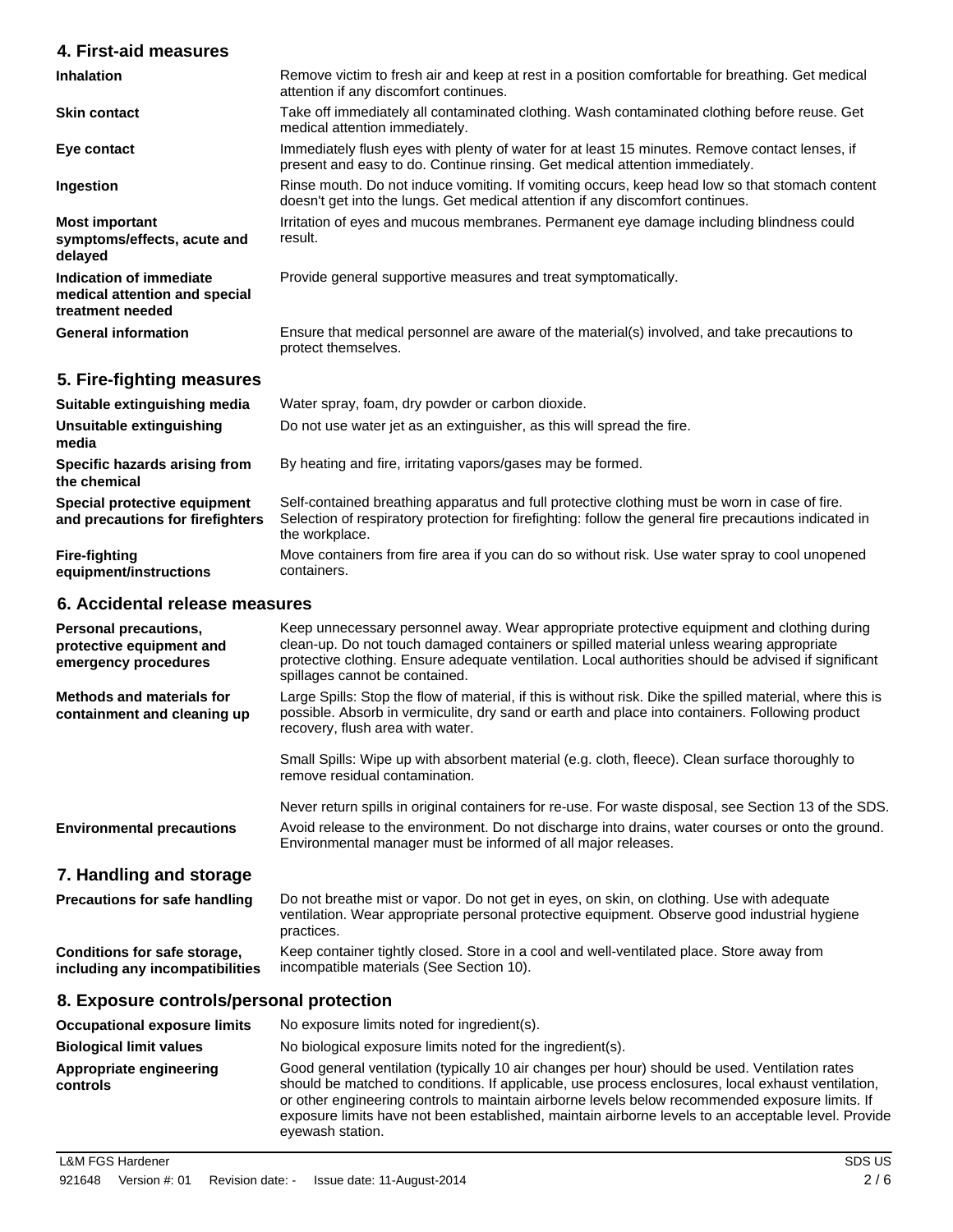#### **Individual protection measures, such as personal protective equipment**

| <b>Eye/face protection</b>        | Wear safety glasses with side shields (or goggles). Face-shield.                                                                                                                                                            |  |
|-----------------------------------|-----------------------------------------------------------------------------------------------------------------------------------------------------------------------------------------------------------------------------|--|
| <b>Skin protection</b>            |                                                                                                                                                                                                                             |  |
| <b>Hand protection</b>            | Wear appropriate chemical resistant gloves.                                                                                                                                                                                 |  |
| <b>Other</b>                      | Wear appropriate chemical resistant clothing.                                                                                                                                                                               |  |
| <b>Respiratory protection</b>     | In case of insufficient ventilation, wear suitable respiratory equipment.                                                                                                                                                   |  |
| <b>Thermal hazards</b>            | Wear appropriate thermal protective clothing, when necessary.                                                                                                                                                               |  |
| General hygiene<br>considerations | Always observe good personal hygiene measures, such as washing after handling the material<br>and before eating, drinking, and/or smoking. Routinely wash work clothing and protective<br>equipment to remove contaminants. |  |

# **9. Physical and chemical properties**

| Appearance                                        | Liquid.                                                                                                         |
|---------------------------------------------------|-----------------------------------------------------------------------------------------------------------------|
| <b>Physical state</b>                             | Liquid.                                                                                                         |
| Form                                              | Liquid.                                                                                                         |
| Color                                             | Green.                                                                                                          |
| Odor                                              | Odorless.                                                                                                       |
| <b>Odor threshold</b>                             | Not available.                                                                                                  |
| рH                                                | 11.3                                                                                                            |
| Melting point/freezing point                      | Not applicable.                                                                                                 |
| Initial boiling point and boiling<br>range        | Not applicable.                                                                                                 |
| <b>Flash point</b>                                | Non flammable.                                                                                                  |
| <b>Evaporation rate</b>                           | Not applicable.                                                                                                 |
| Flammability (solid, gas)                         | Not applicable.                                                                                                 |
| Upper/lower flammability or explosive limits      |                                                                                                                 |
| <b>Flammability limit - lower</b><br>(%)          | Not available.                                                                                                  |
| <b>Flammability limit - upper</b><br>$(\%)$       | Not available.                                                                                                  |
| Explosive limit - lower (%)                       | Not available.                                                                                                  |
| Explosive limit - upper (%)                       | Not available.                                                                                                  |
| Vapor pressure                                    | Not applicable.                                                                                                 |
| <b>Vapor density</b>                              | Not applicable.                                                                                                 |
| <b>Relative density</b>                           | 1.39                                                                                                            |
| Solubility(ies)                                   |                                                                                                                 |
| <b>Solubility (water)</b>                         | Soluble.                                                                                                        |
| <b>Partition coefficient</b><br>(n-octanol/water) | Not available.                                                                                                  |
| <b>Auto-ignition temperature</b>                  | Not available.                                                                                                  |
| <b>Decomposition temperature</b>                  | Not available.                                                                                                  |
| <b>Viscosity</b>                                  | Not available.                                                                                                  |
| 10. Stability and reactivity                      |                                                                                                                 |
|                                                   | the contract of the contract of the contract of the contract of the contract of the contract of the contract of |

| <b>Reactivity</b>                            | The product is stable and non-reactive under normal conditions of use, storage and transport. |
|----------------------------------------------|-----------------------------------------------------------------------------------------------|
| <b>Chemical stability</b>                    | Material is stable under normal conditions.                                                   |
| <b>Possibility of hazardous</b><br>reactions | Will not occur.                                                                               |
| <b>Conditions to avoid</b>                   | Heat, flames and sparks. Contact with incompatible materials.                                 |
| Incompatible materials                       | Strong acids.                                                                                 |
| <b>Hazardous decomposition</b><br>products   | Silicon oxides.                                                                               |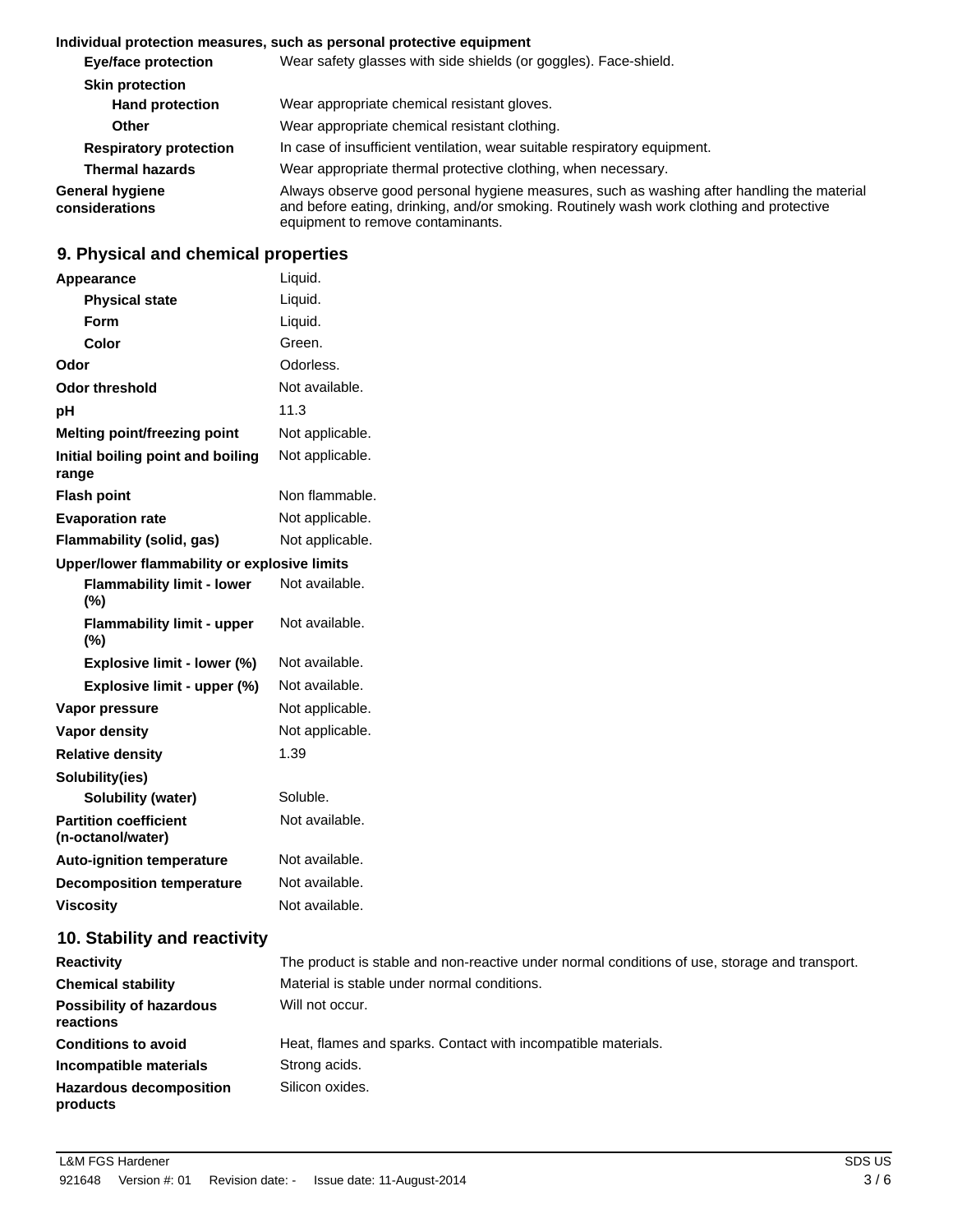# **11. Toxicological information**

#### **Information on likely routes of exposure**

| <b>Ingestion</b>                                                                   | Ingestion may cause irritation and malaise.                                                        |
|------------------------------------------------------------------------------------|----------------------------------------------------------------------------------------------------|
| <b>Inhalation</b>                                                                  | In high concentrations, vapors may be irritating to the respiratory system.                        |
| <b>Skin contact</b>                                                                | Causes skin irritation.                                                                            |
| Eye contact                                                                        | Causes serious eye damage.                                                                         |
| Symptoms related to the<br>physical, chemical and<br>toxicological characteristics | Irritation of eyes and mucous membranes. Permanent eye damage including blindness could<br>result. |

# **Information on toxicological effects**

| <b>Acute toxicity</b> |  |
|-----------------------|--|

**Acute toxicity** May cause discomfort if swallowed.

| <b>Components</b>                                     | <b>Species</b>                                                                                                                                                                                        | <b>Test Results</b>  |  |
|-------------------------------------------------------|-------------------------------------------------------------------------------------------------------------------------------------------------------------------------------------------------------|----------------------|--|
| Sodium silicate (CAS 1344-09-8)                       |                                                                                                                                                                                                       |                      |  |
| <b>Acute</b>                                          |                                                                                                                                                                                                       |                      |  |
| Dermal                                                |                                                                                                                                                                                                       |                      |  |
| LD50                                                  | Rat                                                                                                                                                                                                   | > 5000 mg/kg         |  |
| Inhalation                                            |                                                                                                                                                                                                       |                      |  |
| <b>LC50</b>                                           | Rat                                                                                                                                                                                                   | > 2.06 mg/l, 4 Hours |  |
| Oral                                                  |                                                                                                                                                                                                       |                      |  |
| LD50                                                  | Mouse                                                                                                                                                                                                 | 6600 mg/kg           |  |
|                                                       | Rat                                                                                                                                                                                                   | 1500 - 2200 mg/kg    |  |
|                                                       |                                                                                                                                                                                                       | 500 mg/kg            |  |
| <b>Skin corrosion/irritation</b>                      | Causes skin irritation.                                                                                                                                                                               |                      |  |
| Serious eye damage/eye<br>irritation                  | Causes serious eye damage.                                                                                                                                                                            |                      |  |
| Respiratory or skin sensitization                     |                                                                                                                                                                                                       |                      |  |
| <b>Respiratory sensitization</b>                      | No data available.                                                                                                                                                                                    |                      |  |
| <b>Skin sensitization</b>                             | Not a skin sensitizer.                                                                                                                                                                                |                      |  |
| <b>Germ cell mutagenicity</b>                         | No data available to indicate product or any components present at greater than 0.1% are<br>mutagenic or genotoxic.                                                                                   |                      |  |
| Carcinogenicity                                       | This product is not considered to be a carcinogen by IARC, ACGIH, NTP, or OSHA.                                                                                                                       |                      |  |
|                                                       | OSHA Specifically Regulated Substances (29 CFR 1910.1001-1050)                                                                                                                                        |                      |  |
| Not listed.                                           |                                                                                                                                                                                                       |                      |  |
| <b>Reproductive toxicity</b>                          | No data available.                                                                                                                                                                                    |                      |  |
| Specific target organ toxicity -<br>single exposure   | No data available.                                                                                                                                                                                    |                      |  |
| Specific target organ toxicity -<br>repeated exposure | No data available.                                                                                                                                                                                    |                      |  |
| <b>Aspiration hazard</b>                              | No data available.                                                                                                                                                                                    |                      |  |
| <b>Chronic effects</b>                                | No data available.                                                                                                                                                                                    |                      |  |
| <b>Further information</b>                            | No other specific acute or chronic health impact noted.                                                                                                                                               |                      |  |
| 12. Ecological information                            |                                                                                                                                                                                                       |                      |  |
| <b>Ecotoxicity</b>                                    | The product is not classified as environmentally hazardous. However, this does not exclude the<br>possibility that large or frequent spills can have a harmful or damaging effect on the environment. |                      |  |
| Persistence and degradability                         | No data is available on the degradability of this product.                                                                                                                                            |                      |  |
| <b>Bioaccumulative potential</b>                      | No data available.                                                                                                                                                                                    |                      |  |
| <b>Mobility in soil</b>                               | No data available.                                                                                                                                                                                    |                      |  |
| <b>Mobility in general</b>                            | The product is soluble in water.                                                                                                                                                                      |                      |  |
| Other adverse effects                                 | No other adverse environmental effects (e.g. ozone depletion, photochemical ozone creation<br>potential, endocrine disruption, global warming potential) are expected from this component.            |                      |  |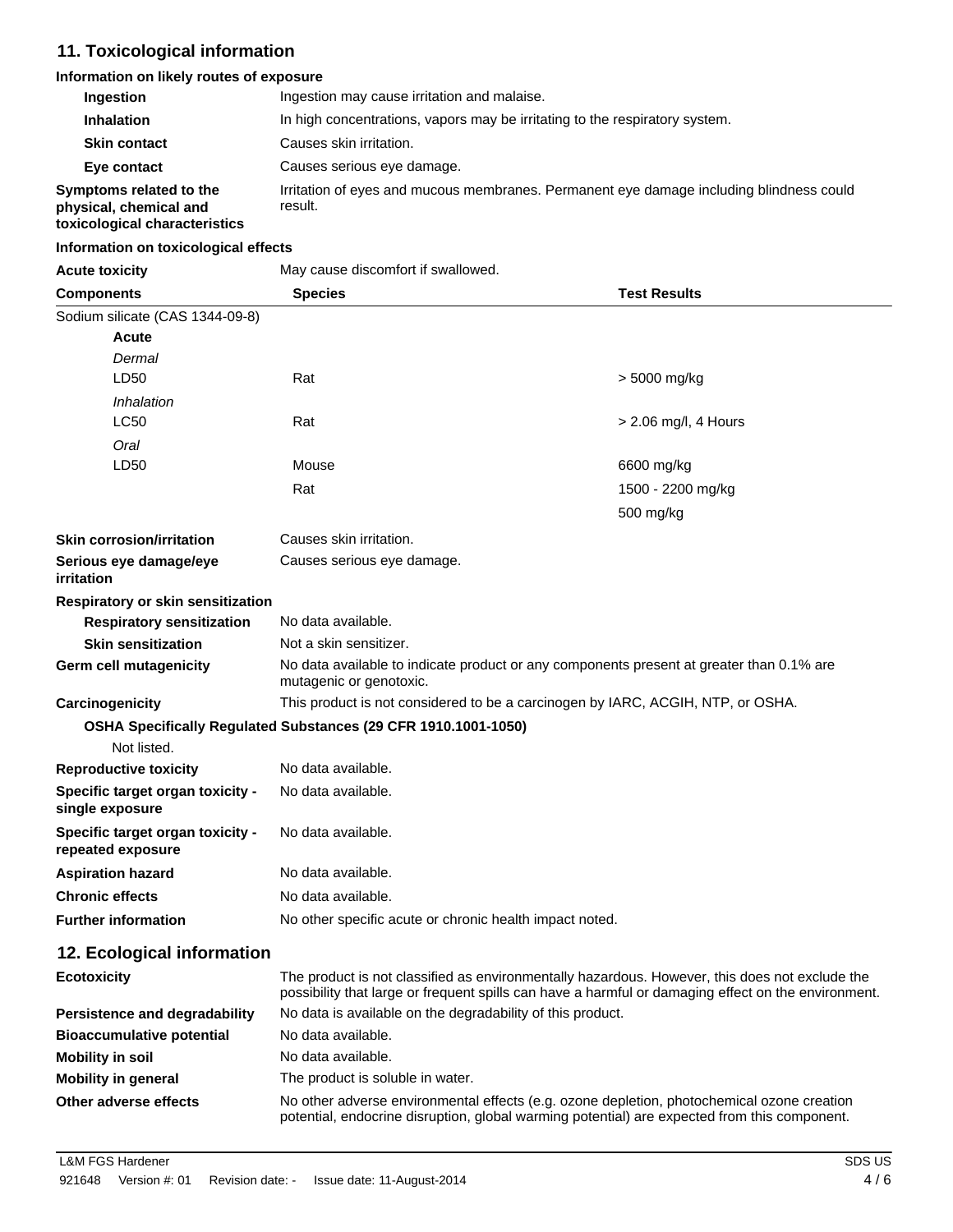# **13. Disposal considerations**

| <b>Disposal instructions</b>             | Collect and reclaim or dispose in sealed containers at licensed waste disposal site. This material<br>and its container must be disposed of as hazardous waste. Do not allow this material to drain into<br>sewers/water supplies. Do not contaminate ponds, waterways or ditches with chemical or used<br>container. Dispose of contents/container in accordance with local/regional/national/international<br>regulations. |
|------------------------------------------|------------------------------------------------------------------------------------------------------------------------------------------------------------------------------------------------------------------------------------------------------------------------------------------------------------------------------------------------------------------------------------------------------------------------------|
| Hazardous waste code                     | The waste code should be assigned in discussion between the user, the producer and the waste<br>disposal company.                                                                                                                                                                                                                                                                                                            |
| Waste from residues / unused<br>products | Dispose of in accordance with local regulations. Empty containers or liners may retain some<br>product residues. This material and its container must be disposed of in a safe manner (see:<br>Disposal instructions).                                                                                                                                                                                                       |
| <b>Contaminated packaging</b>            | Empty containers should be taken to an approved waste handling site for recycling or disposal.<br>Since emptied containers may retain product residue, follow label warnings even after container is<br>emptied.                                                                                                                                                                                                             |

# **14. Transport information**

#### **DOT**

Not regulated as dangerous goods.

# **IATA**

Not regulated as dangerous goods.

#### **IMDG**

Not regulated as dangerous goods.

#### **Transport in bulk according to** Not applicable. **Annex II of MARPOL 73/78 and the IBC Code**

# **15. Regulatory information**

**US federal regulations** This product is a "Hazardous Chemical" as defined by the OSHA Hazard Communication Standard, 29 CFR 1910.1200.

#### **TSCA Section 12(b) Export Notification (40 CFR 707, Subpt. D)**

Not regulated.

**OSHA Specifically Regulated Substances (29 CFR 1910.1001-1050)**

Not listed.

**CERCLA Hazardous Substance List (40 CFR 302.4)**

Not listed.

#### **Superfund Amendments and Reauthorization Act of 1986 (SARA)**

**Hazard categories** Immediate Hazard - Yes Delayed Hazard - No Fire Hazard - No Pressure Hazard - No Reactivity Hazard - No

#### **SARA 302 Extremely hazardous substance**

Not listed.

**SARA 311/312 Hazardous** Yes

**chemical**

**SARA 313 (TRI reporting)** Not regulated.

# **Other federal regulations**

**Clean Air Act (CAA) Section 112 Hazardous Air Pollutants (HAPs) List**

Not regulated.

#### **Clean Air Act (CAA) Section 112(r) Accidental Release Prevention (40 CFR 68.130)**

Not regulated.

**Safe Drinking Water Act (SDWA)** Not regulated.

**US state regulations** This product does not contain a chemical known to the State of California to cause cancer, birth defects or other reproductive harm.